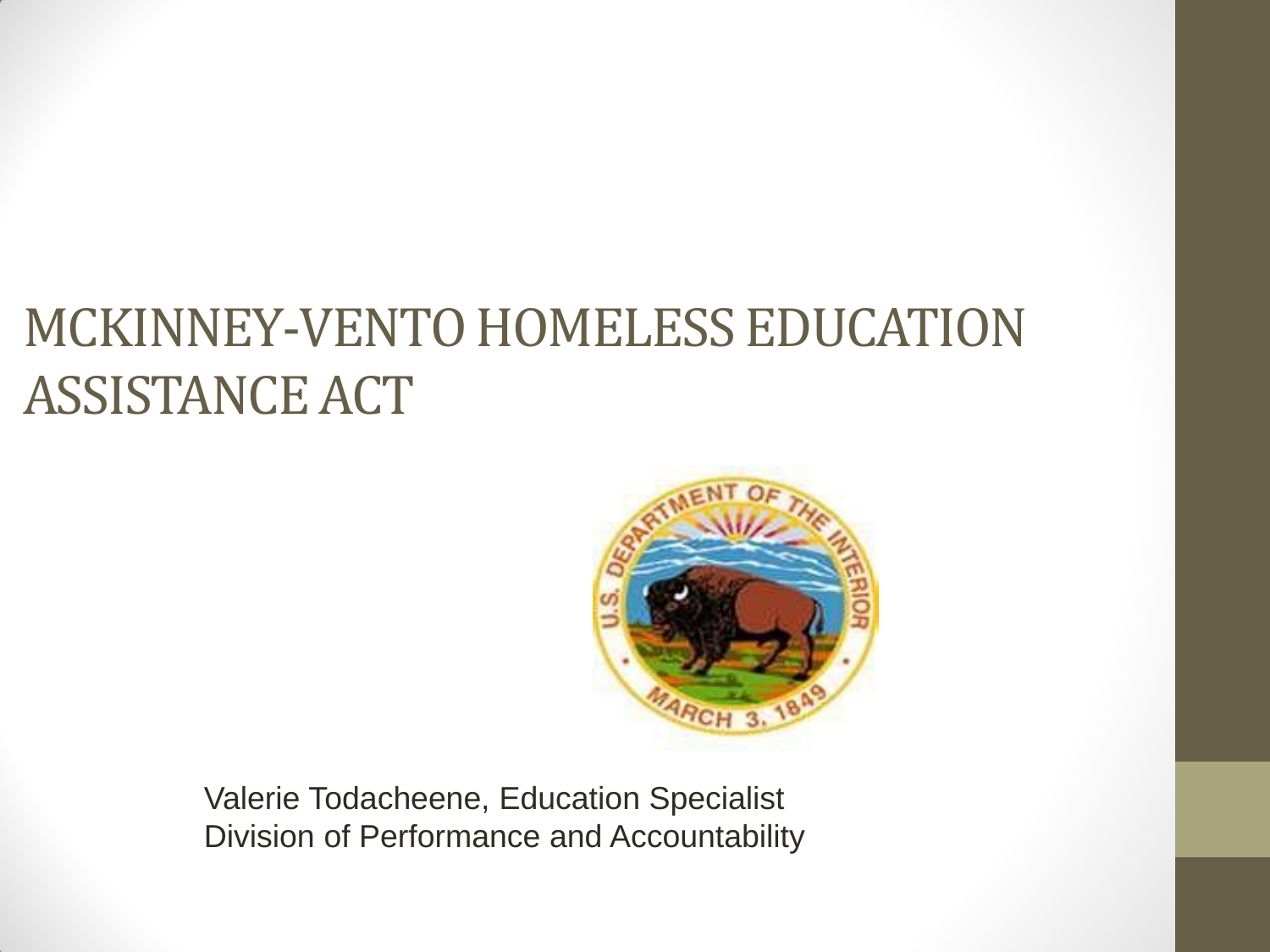### McKinney-Vento Homeless Education Assistance Act

The McKinney-Vento Act guarantees a free, appropriate public education for all homeless children and youth by removing barriers to their enrollment and attendance in school and supporting their educational success. The purpose of McKinney-Vento subgrant is to facilitate the enrollment, attendance, and success in school of homeless children and youth.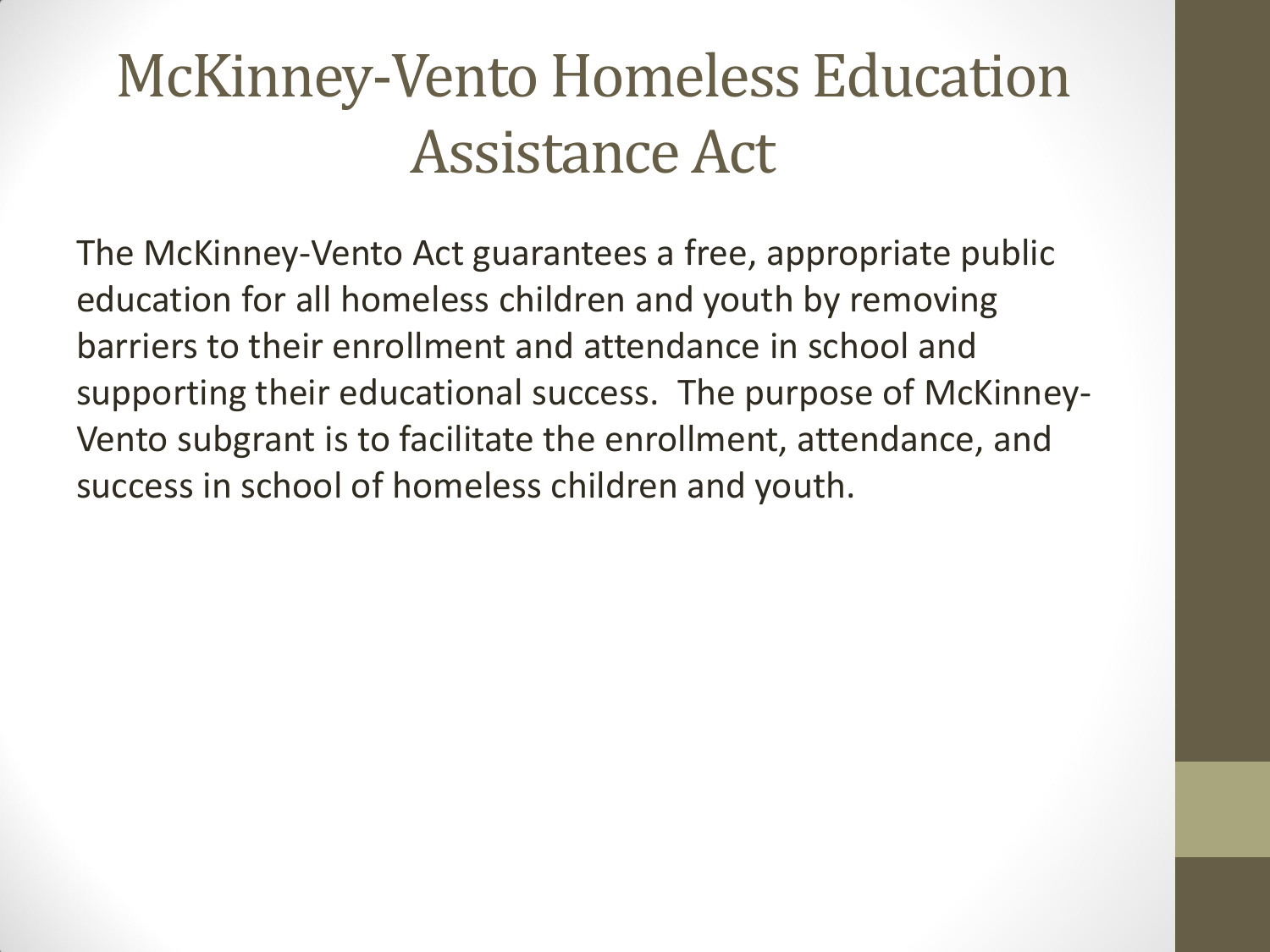#### McKinney Vento Act Goals

- Provide immediate enrollment of homeless children who are not already enrolled. This includes reviewing and revising any laws, regulations, practices, or policies that may act as barriers to the enrollment, attendance, or success of homeless children and youth
- Provide school stability for students experiencing homelessness by allowing them to remain in their school of origin when this is in the child's or youth's best interest and providing transportation to and from the student's school of origin at the parent's/guardian's or unaccompanied youth's request
- Ensure that homeless students are provided services in such a way that they are not isolated or stigmatized
- Promote school success and completion for homeless students
- Support collaboration between school districts an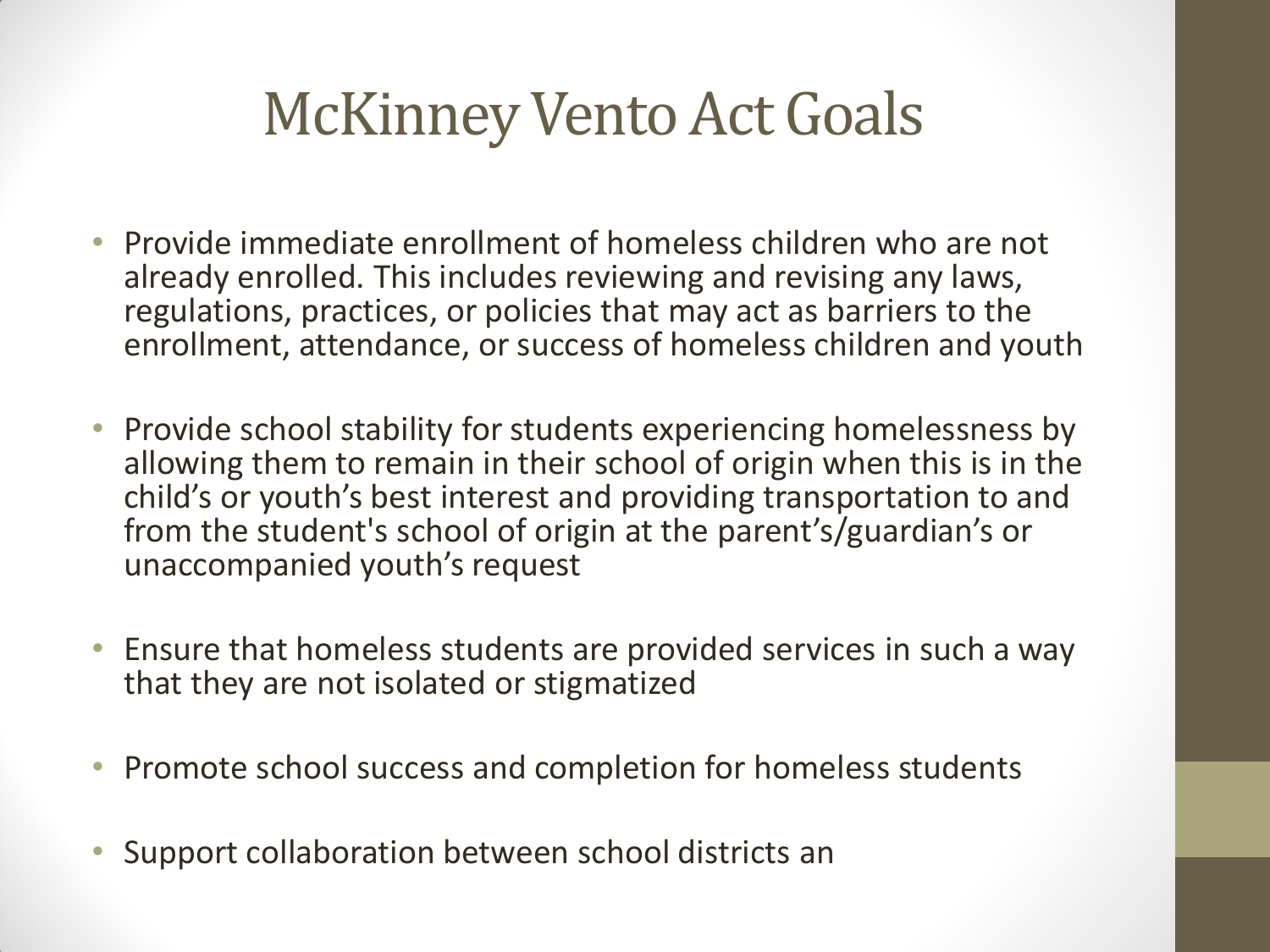## McKinney-Vento Homeless Education Assistance Act

- . Requirements
	- A. Educational Access
	- B. Attendance
	- C. Success for children and youth experiencing homelessness.
	- D. BIE disaggregates data on homeless, so information should be accurate.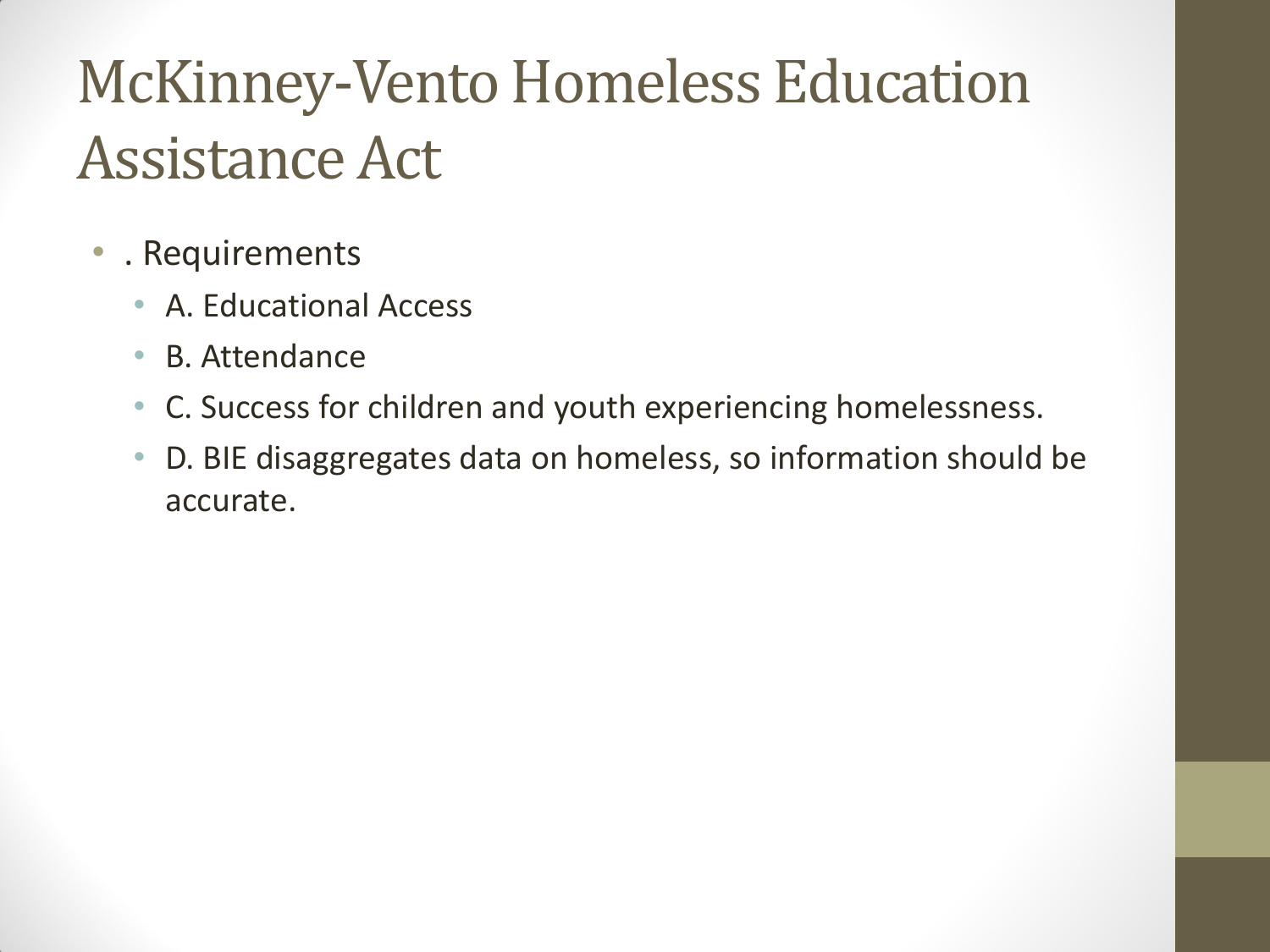#### Requirements

- Educational stability for homeless youth and children
- Immediate school access/enrollment for homeless youth and children
- Must appoint and identify a Local Homeless Education Liaison
- Set aside a percentage Title I funds serve homeless youth and children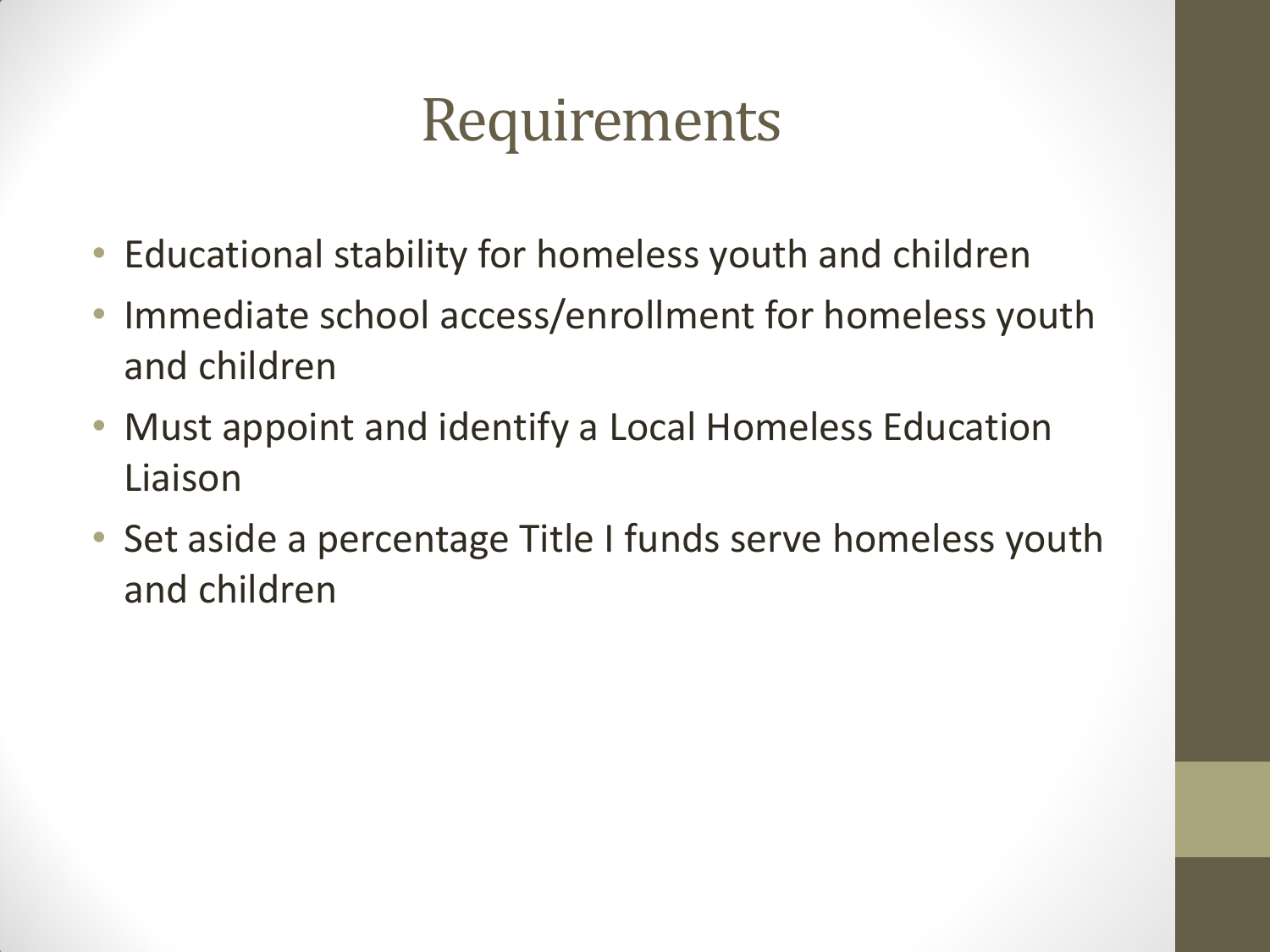#### Who is Homeless?

An individual who lacks a **fixed**, **regular**, and **adequate** nighttime residence, including children and youth who are:

- Sharing housing due to loss of housing or economic hardship.
- Living in motels, hotels, trailer parks, or camping grounds due to lack of alternative adequate housing.
- Living in emergency or transitional housing.
- Abandoned in hospitals.
- Awaiting foster care.
- Living in cars, parks, public spaces, abandoned buildings, substandard housing, and bus or train stations.
- Children and youth who have a primary nighttime residence that is a public or private place not designed for, or ordinarily used as, regular sleeping accommodations.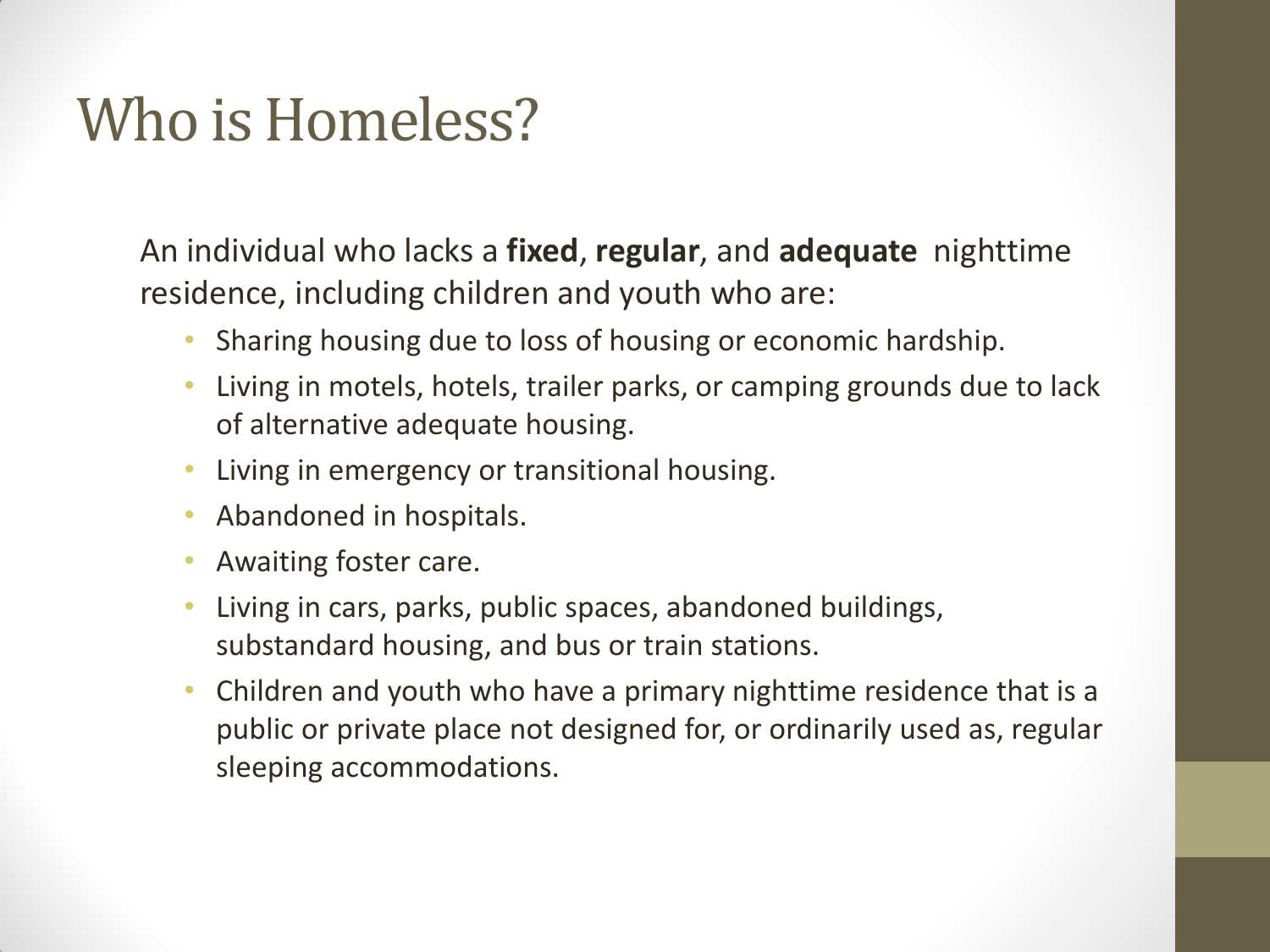#### McKinney-Vento Use of Title IA Funds

- A Bureau funded school receiving Title I, Part A funds must include in its local plan a description of how the plan is coordinated with the McKinney-Vento Act. It must describe services provided to homeless children & youth.
- An LEA has the discretion to use reserved funds to provide a homeless student with services that are not ordinarily provided to other Title I students and that are not available from other sources. For example, where appropriate, an LEA at its discretion may provide a student with an item of clothing to meet a schools' dress or uniform requirement so that student may effectively take advantage of educational opportunities.
- Support extended-day & summer activities, or to provide school supplies, tutoring and other resources.
- after-school programs are provided by the school or the programs provided do not meet the needs of homeless children, McKinney-Vento funds may be used for after-school services for homeless children, and for non-homeless children who are at risk of failing in, or dropping out of, school.

*Sources:* 

*-Symposium on Homeless Education and Title I - Hosted by U.S. Department of Education and the National Center for Homeless Education (***NCHE) 2001**

*-Education for Homeless Children and Youth Program, Title VII-B of the McKinney-Vento Homeless Assistance Act, Non-Regulatory Guidance, July 2004*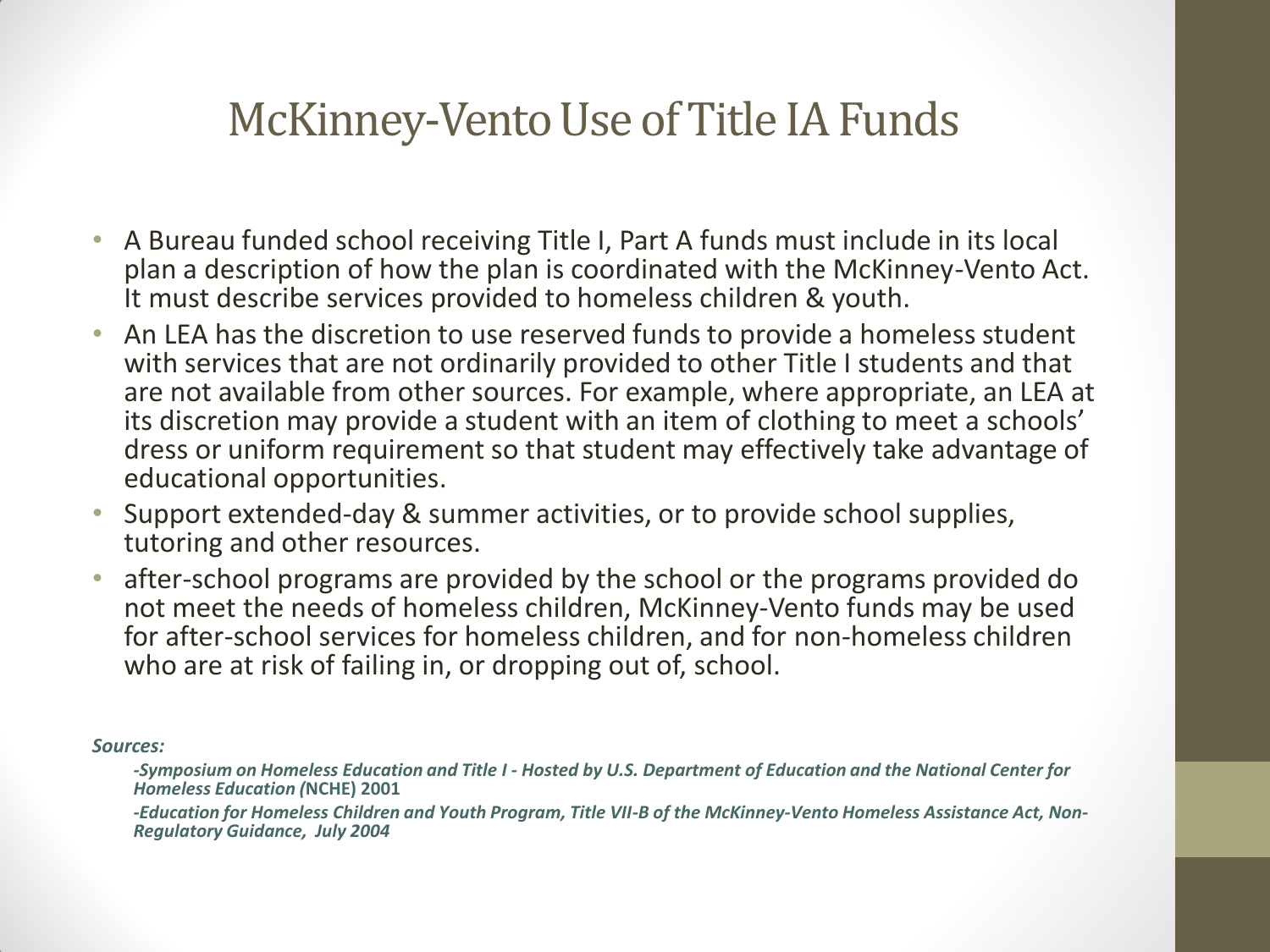Strategies to Serve Homeless Youth & Children Between Title I & the McKinney Vento Act

- Ensure that LEA local liaisons attend Title I conferences and inservices, and that Title I coordinators attend homeless education conferences and in-service professional development.
- Ensure collaboration between local Title I coordinators and LEA local liaisons on a plan that identifies ways that Title I will serve children and youth experiencing homelessness.
- Ensure collaboration between the State Title I coordinator and the State McKinney-Vento coordinator on the State Title I plan or the State consolidated plan.
- Share Title I and Homeless Education handbooks with other program staff.
- Collect and share within and across schools concrete data on the needs of children and youth in homeless situations.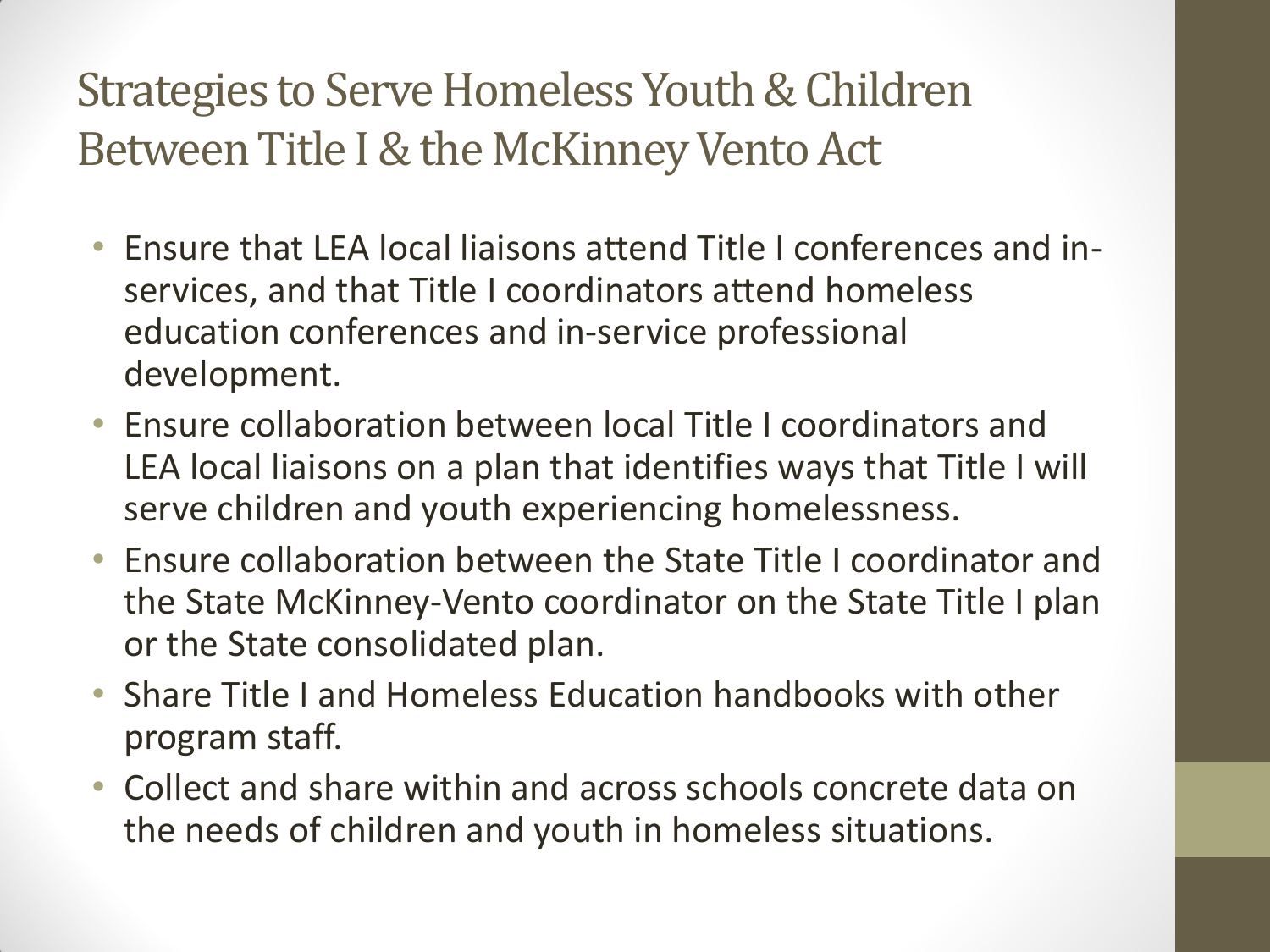#### Strategies to Serve Homeless Youth & Children Between Title I & the McKinney Vento Act (con't)

- Initiate school efforts to make organizational accommodations for eligible students, as necessary, in such areas as transportation, remaining in the school of origin, records transfer, class scheduling, and special services that will help them enroll, attend, and succeed in school.
- Ensure that the needs of highly mobile students are included in the school improvement plans and not addressed as a separate issue.
- Establish and widely disseminate information on school-wide policies, procedures, and guidelines to identify and serve eligible students.
- Include homeless parents in Title I parental involvement policies and create opportunities for homeless parents to be involved. **Sources:**

*-Symposium on Homeless Education and Title I - Hosted by U.S. Department of Education and the National Center for Homeless Education (***NCHE) 2001**

*-Education for Homeless Children and Youth Program, Title VII-B of the McKinney-Vento Homeless Assistance Act, Non-Regulatory Guidance, July 2004*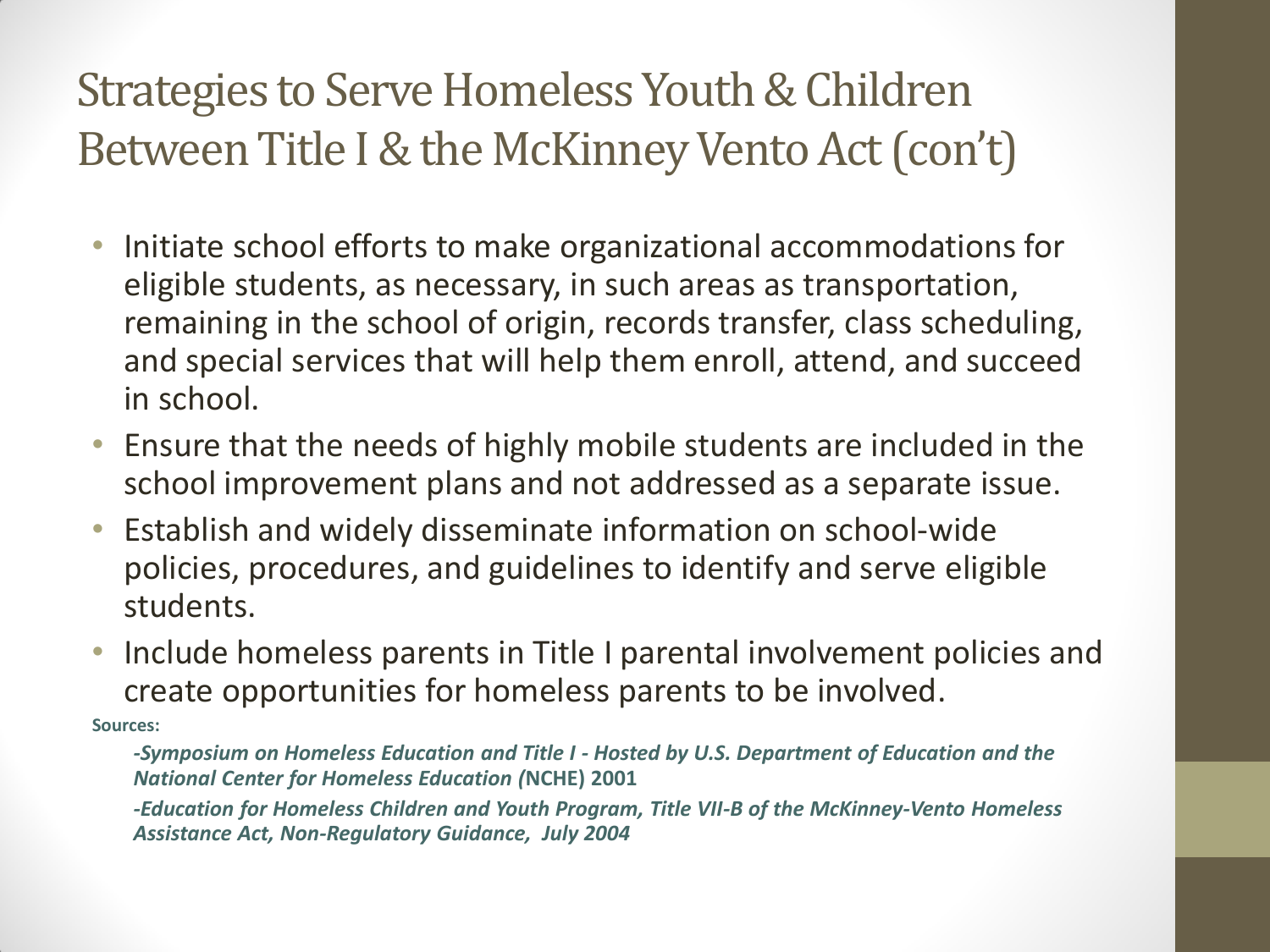# Additional Information

• **The Bureau of Indian Education, Division of Performance & Accountability, Supplemental Programs** • **<http://www.bie.edu/Programs/supprog/index.htm>**

• **The National Center for Homeless Education (NCHE) [w](http://www.serve.org/nche)***[ww.serve.org/nche](http://www.serve.org/nche)*

• **U.S. Department of Education, Education for Homeless Children Youth Program**  *[www.ed.gov/programs/homeless/index.html](http://www.ed.gov/programs/homeless/index.html)* 

• **The National Association for the Education of Homeless Children and Youth (NAEHCY)** *[www.naehcy.org](http://www.naehcy.org/)* 

• **The National Law Center on Homelessness and Poverty (NLCHP)** • **[w](http://www.nlchp.org/)***[ww.nlchp.org](http://www.nlchp.org/)*

• **National Service-Learning Clearing House <http://www.servicelearning.org/>**